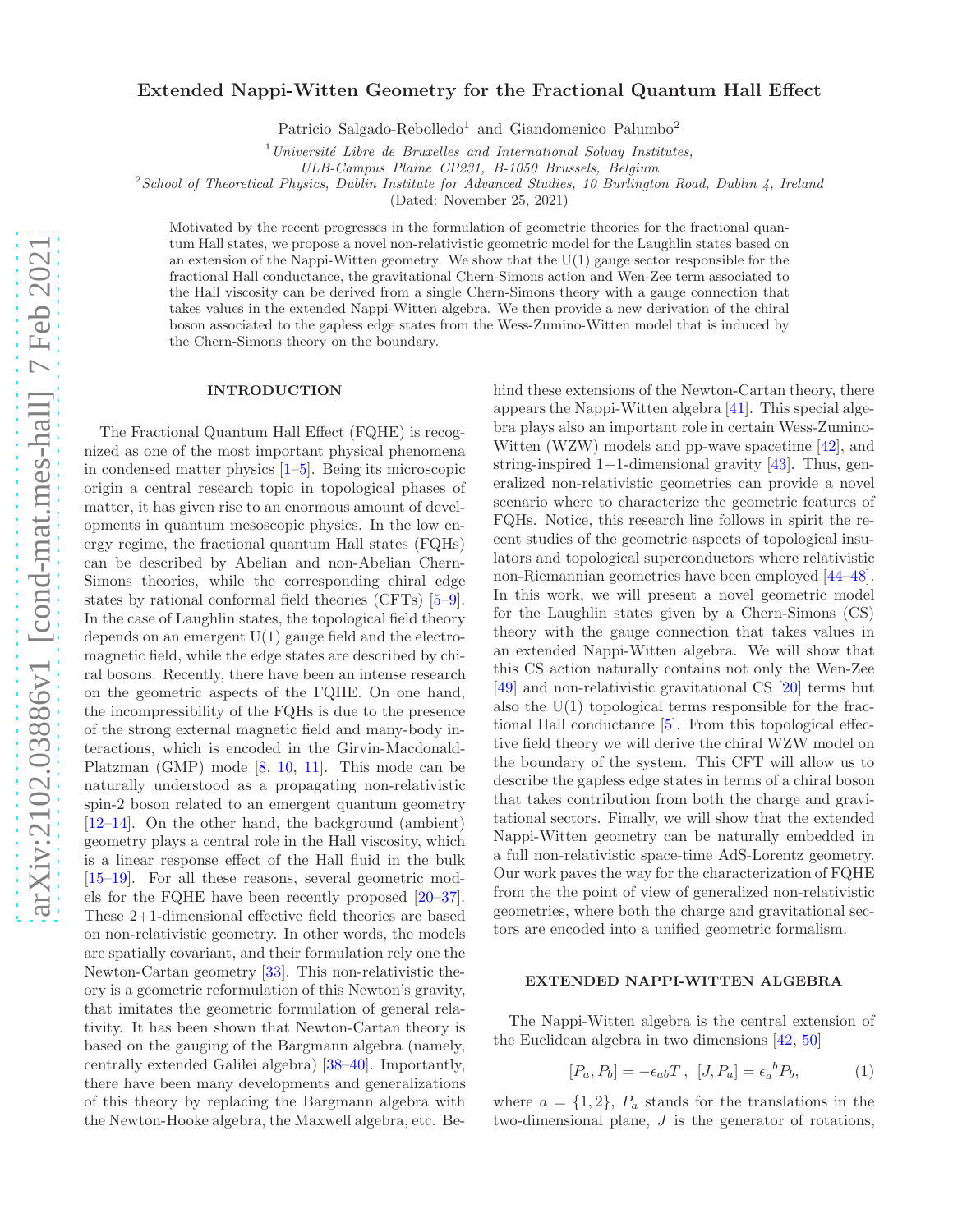and  $T$  is central. Its Lorentzian version is isomorphic to the Newton-Hook algebra [\[51](#page-5-22)] as well as to the Maxwell algebra in two dimensions [\[52\]](#page-5-23). The Maxwell algebra describes particle systems in the presence of a constant electromagnetic field [\[53,](#page-5-24) [54\]](#page-5-25). Thus, the Nappi-Witten algebra has been found in the description of the integer QHE [\[55](#page-5-26), [56](#page-5-27)] because it naturally contains the magnetic translation algebra in two dimensions. Furthermore it has been shown that the Nappi-Witten geometry properly describes the momentum-space cigar geometry of a certain kind of two-dimensional topological phases [\[45\]](#page-5-28).

Based in the previous discussion, it seems natural to expect the Nappi-Witten algebra to be relevant in the description of two-dimensional interacting systems where a constant external electromagnetic field plays a central role. The quantum field theory of the Laughlin states is characterized by an extra field content given by an emergent gauge field  $a$  [\[5](#page-5-1)]. Thus, as a first attempt to describe these quantum states, we add an Abelian generator  $Y$  to Eq. $(1)$  and consider the direct product Nappi-Witten $\times$ **u**(1). The central extension of the translations T will be associated to the external electromagnetic field A and the Abelian generator  $Y$ , to the emergent gauge field a. The Nappi-Witten $\times$ **u**(1) algebra admits a nondegenerate invariant bilinear form given by

$$
\langle JJ \rangle = \mu_0, \quad \langle P_a P_b \rangle = \mu_1 \delta_{ab}, \quad \langle JT \rangle = -\mu_1,
$$
  

$$
\langle YJ \rangle = \rho_0, \quad \langle YY \rangle = \rho_1.
$$
 (2)

The relevant gauge fields of the system are to encoded in a connection one-form  $\mathbb{A} = \mathbb{A}_{\mu}^{A} T_{A} dx^{\mu}$  where  $\mu = 0, 1, 2$ is a space-time index and  $T_A = \{J, P_a, Z, Y\}$  collectively denotes the generators of the Nappi-Witten $\times$ u(1) algebra. Explicitly, the gauge connection has the form

$$
\mathbb{A} = \omega J + \frac{1}{\ell} e^a P_a + AT + aY. \tag{3}
$$

where  $\omega$  is the connection of rotations (spin connection),  $e^a$  the spatial dreibein and we have introduced a parameter  $\ell$  with dimensions of length in such a way that the Lie algebra generators are dimensionless. We now introduce the following shift in the connection one-form in  $Eq.(3)$  $Eq.(3)$ 

$$
\omega \to \omega + \beta a,\tag{4}
$$

which can be translated into the definition of a new Lie algebra generator

$$
Z = Y + \beta J \tag{5}
$$

This leads to the following commutation relations

$$
[P_a, P_b] = -\epsilon_{ab} T \,, \quad [J, P_a] = \epsilon_a{}^b P_b = \frac{1}{\beta} [Z, P_a] \,, \tag{6}
$$

which we will refer to as *extended Nappi-Witten algebra*. This algebra admits a non-degenerate invariant bilinear form given by

<span id="page-1-3"></span>
$$
\langle JJ \rangle = \mu_0, \quad \langle P_a P_b \rangle = \mu_1 \delta_{ab}, \quad \langle JT \rangle = -\mu_1.
$$
  

$$
\langle ZJ \rangle = \mu_2, \quad \langle ZT \rangle = -\beta \mu_1, \quad \langle ZZ \rangle = \mu_3,
$$
 (7)

where  $\mu_i$  are real constants. One can show that implementing the shift in Eq. $(4)$  in the connection in Eq. $(3)$ and using the Nappi-Witten $\times$ **u**(1) algebra leads to the gauge connection for the extended Nappi-Witten algebra

<span id="page-1-2"></span>
$$
\mathbb{A} = \omega J + \frac{1}{\ell} e^a P_a + AT + aZ. \tag{8}
$$

The corresponding curvature  $\mathbb{F} = (1/2)\mathbb{F}_{\mu\nu}^A T_A dx^{\mu} \wedge dx^{\nu}$ has the form

$$
\mathbb{F} = d\omega J + \frac{1}{\ell} R^a P_a + daZ + RT,
$$
\n(9)

where we have defined the one-forms

$$
R^{a} = de^{a} + \epsilon^{a}{}_{b}e^{b}(\omega + \beta a),
$$
  
\n
$$
R = dA + \frac{1}{2}\epsilon_{ab}e^{a}e^{b}.
$$
\n(10)

A gauge transformation  $\delta_{\xi}A = d\xi + [A, \xi]$  leads to the following transformation laws for the gauge fields

$$
\delta_{\xi}\omega = d\xi^{J}, \quad \delta_{\xi}a = d\xi^{Z}, \quad \delta_{\xi}A = d\xi^{T} + \frac{1}{\ell^{2}}\epsilon_{ab}\,\xi^{P_{a}}e^{b},
$$
  

$$
\delta_{\xi}e^{a} = d\xi^{P_{a}} + \epsilon^{a}{}_{b}\Big(\xi^{J}e^{b} - \omega\xi^{P_{b}} + \beta\left(\xi^{Z}e^{b} - a\xi^{P_{b}}\right)\Big).
$$
  
(11)

Diffeomorphisms with parameter  $\chi^{\mu}$  act on the connection as

$$
\mathcal{L}_{\chi}\mathbb{A}_{\mu} = \mathbb{F}_{\mu\nu}\chi^{\nu} + \delta_{\xi_a\mathbb{A}^a}\mathbb{A}_{\mu}
$$
 (12)

<span id="page-1-0"></span>and thus the are on-shell equivalent to gauge transformations with parameter  $\xi_a \mathbb{A}^a_\mu$ .

#### TOPOLOGICAL HALL RESPONSE FROM THE CHERN-SIMONS THEORY

<span id="page-1-1"></span>Because we are willing to derive the topological response of the fractional Hall states, in this section we consider the Chern-Simons action for the connection in  $Eq.(8)$  $Eq.(8)$ , given by

<span id="page-1-4"></span>
$$
S = -\frac{k}{4\pi} \int \left\langle \mathbb{A} \wedge d\mathbb{A} + \frac{2}{3} \mathbb{A} \wedge \mathbb{A} \wedge \mathbb{A} \right\rangle, \qquad (13)
$$

<span id="page-1-5"></span>with  $k$  an integer level. Importantly, this effective action can be derived from a microscopic theory by integrating out the fermionic fields associated to gapped spinful matter minimally coupled to the extended Nappi-Witten geometry (notice, spinful matter is compatible with a torsionful geometric background). By employing Eq.[\(7\)](#page-1-3), the above action can be rewritten as follows (from now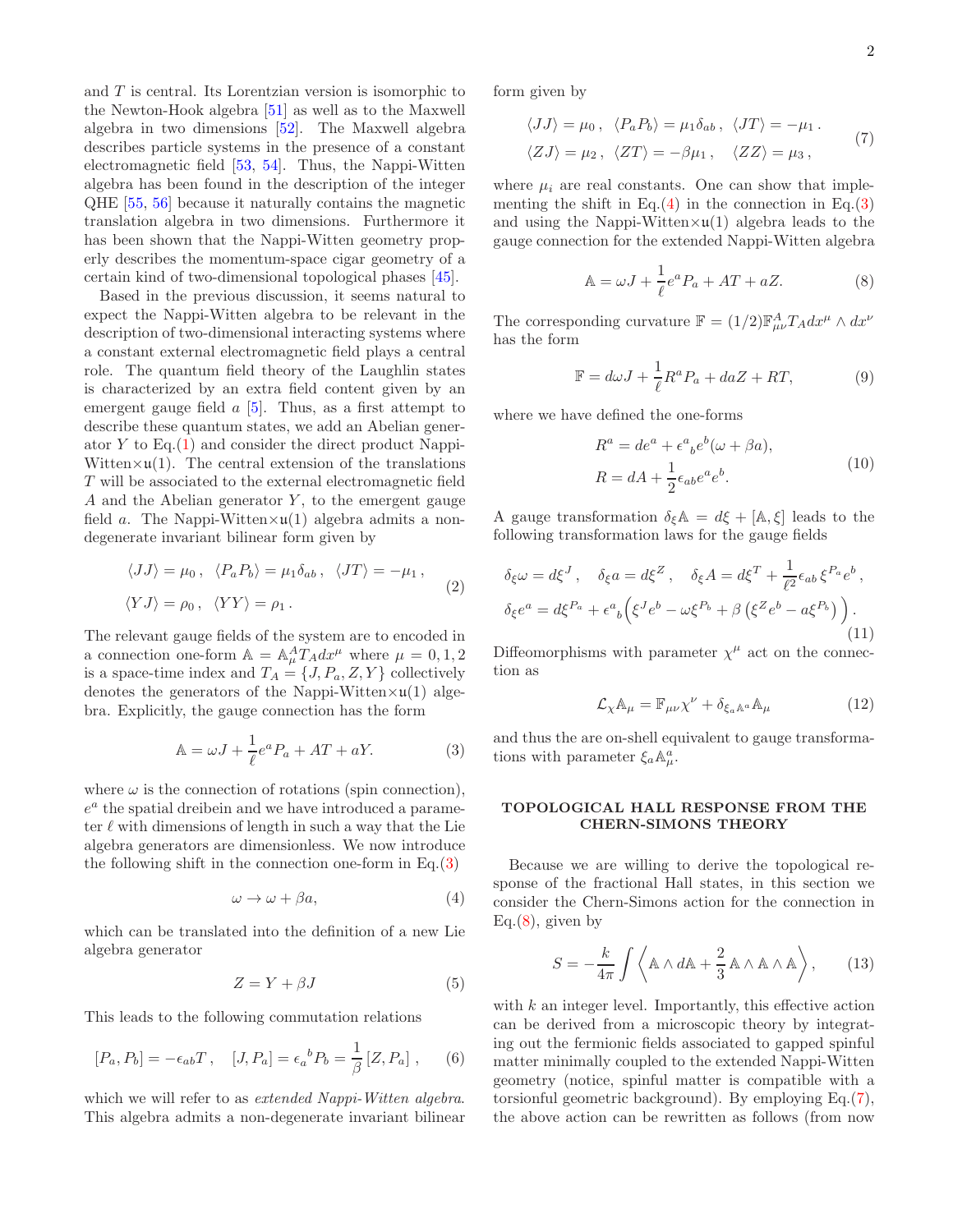on the wedge product between forms will be omitted for simplicity)

<span id="page-2-0"></span>
$$
S = -\frac{k}{4\pi} \int \left[ \mu_0 \,\omega d\omega + \frac{\mu_1}{\ell^2} e^a R_a - 2\mu_1 \, A d\omega \right] - 2\mu_1 \beta \, A da + 2\mu_2 \, ad\omega + \mu_3 \, ada \right].
$$
 (14)

Variation with respect to the spatial dreibein  $e^a$  leads to the field equation  $R^a = 0$ , which in turn yields the following equation for torsion

$$
T^a \equiv de^a + \epsilon^a{}_b e^b \omega = -\beta \epsilon^a{}_b e^b a. \tag{15}
$$

This equation allows us to formally express the dreibein in terms of the spin connection and the field a. Now, by varying the action with respect to the field  $a$ , we obtain

$$
a = \frac{\beta \mu_1}{\mu_3} A - \frac{\mu_2}{\mu_3} \omega.
$$
 (16)

By replacing this expression in Eq. $(14)$  and by taking the following identifications of the parameters

$$
k = \mu_3 = 1, \quad \mu_1 = 2\bar{s}\nu, \quad \mu_0 = \frac{c}{12},
$$
  
 $\mu_2 = \bar{s}\sqrt{\nu}, \quad \beta = \frac{1}{2\bar{s}\sqrt{\nu}},$  (17)

we finally obtain

$$
S = \int \left[ \left( \frac{\nu \bar{s}^2}{4\pi} - \frac{c}{48\pi} \right) \omega d\omega + \frac{\nu}{4\pi} A dA + \frac{\nu \bar{s}}{2\pi} A d\omega \right],
$$
\n(18)

which is compatible with the effective geometric action for the FQHE analyzed in Refs.[\[20](#page-5-10)[–28\]](#page-5-29) although it is important to bear in mind that our spin connection is torsionful. Here, c is the chiral central charge,  $\nu$  is the fractional filling and  $\bar{s}$  is the average orbital spin. For the Laughlin states we have:  $c = 1$ ,  $\nu = 1/(2p + 1)$  and  $\bar{s} = (2p + 1)/2$ , with p an integer. The first and third terms in the action are usually referred as the gravitational Chern-Simons [\[20\]](#page-5-10) and Wen-Zee term [\[49](#page-5-20)], respectively. Here, the coefficient in front of the U(1) CS term is associated to the Hall conductance, while the coefficient in front of the Wen-Zee term is related to the Hall viscosity [\[16](#page-5-30)[–19,](#page-5-9) [57](#page-5-31)]. These are the two main topological responses in the Abelian FQH states on manifolds with genus 0 and 1 [\[31\]](#page-5-32). The electron Hall density and current derived from the above action are respectively given by

$$
\rho = \frac{\nu}{2\pi} B + \frac{\nu \bar{s}}{4\pi} R,
$$
  
\n
$$
J^{i} = \frac{\nu}{2\pi} \epsilon^{ij} E_{j} + \frac{\nu \bar{s}}{2\pi} \epsilon^{ij} \mathcal{E}_{j},
$$
\n(19)

where  $B$  and  $E_i$  are the magnetic and electric fields, respectively while  $R = (2/\sqrt{|e|})\epsilon^{ij}\partial_i\omega_j$  and  $\mathcal{E}_j = \partial_j\omega_0$  –  $\partial_0 \omega_i$  are the Abelian Ricci scalar and the gravi-electric field, respectively. The Hall viscosity comes from the response of the system to shear or strain [\[15](#page-5-8)]. Because our spin connection is torsionful, we follow here the approach developed in Refs.[\[22,](#page-5-33) [58](#page-5-34)] that allows us to define the symmetric Cauchy stress-mass tensor from the spin current  $s^{\mu}$ . This current is given by the variation of our topological action with respect to  $\omega$ 

$$
s^{\mu} = \frac{\nu \bar{s}}{2\pi} \epsilon^{\mu\nu\lambda} \partial_{\nu} A_{\lambda} + \left(\frac{\nu \bar{s}^2}{2\pi} - \frac{c}{24\pi}\right) \epsilon^{\mu\nu\lambda} \partial_{\nu} \omega_{\lambda}, \tag{20}
$$

where the first term can be rewritten as follows

$$
\frac{\nu \bar{s}}{2\pi} \epsilon^{\mu\nu\lambda} \partial_{\nu} A_{\lambda} = \eta_{H} u^{\mu}, \qquad (21)
$$

with  $u^{\mu} = (1,(1/B)\epsilon^{ij}E_j)$  the covariant drift velocity and  $\eta_H = \nu \bar{s} B/4\pi$  the Hall viscosity [\[58\]](#page-5-34). Importantly, on a manifold with boundary both the Abelian and the gravitational CS terms contribute to the boundary gapless modes. These edge states are usually identified by chiral bosons. In the next section, we will derive the action for the chiral boson for the Laughlin states starting from the WZW action induced on the boundary by our CS theory in Eq. $(13)$ .

#### CHIRAL BOSON FROM THE WZW MODEL

It is well known that Chern-Simons theories are gauge invariant only on compact manifolds. For this reason, in this section we consider a manifold with boundary such that the CS action gives rise to a chiral WZW model on the boundary [\[59\]](#page-5-35). This CFT represents the natural effective theory for the gapless edge excitations of the FQH states. In the specific case of Laughlin states, the edge states are given by a chiral boson [\[5](#page-5-1)[–9\]](#page-5-2) that is usually described by the Floreanini-Jackiw action in flat space [\[60\]](#page-5-36). In our framework, we now derive the chiral boson from a WZW model. In fact, the CS action can be reduced to a boundary theory by solving the corresponding field equations for the spatial connection

$$
\mathbb{F}_{ij} = 0,\tag{22}
$$

and then plugging the solution back in the action. A local solution is given by

$$
\mathbb{A}_i = g^{-1} \partial_i g. \tag{23}
$$

Imposing the condition

$$
\mathbb{A}_t + v\mathbb{A}_\phi = 0 \tag{24}
$$

at the boundary and taking care of the surface integrals in [\(13\)](#page-1-4), the action reduces to the following chiral WZW model [\[61\]](#page-5-37)

$$
S_{\rm WZW} = \frac{k}{4\pi} \int_0^{2\pi} d\phi \int dt \langle g^{-1} \dot{g} g^{-1} g' + v (g^{-1} g')^2 \rangle + \frac{k}{12\pi} \int_M \langle (g^{-1} dg)^3 \rangle,
$$
 (25)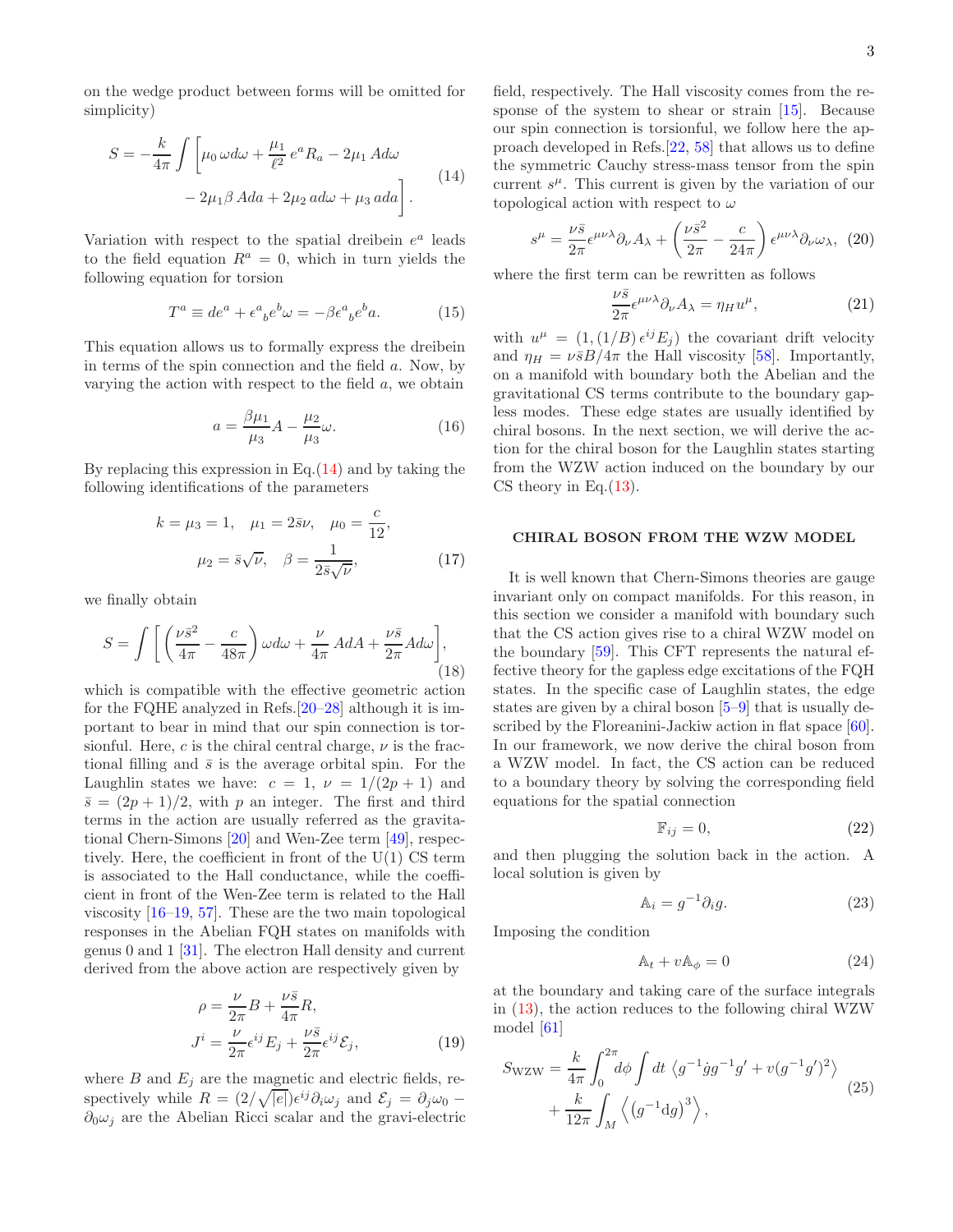where  $\dot{g} = \partial_t g$ ,  $g' = \partial_\phi g$  and we have chosen for simplicity a 2+1-dimensional manifold  $M = D \times \mathbb{R}$ , where D is topologically equivalent to a disk and  $\phi$  is the angular variable associated to the unitary circle that represents the spatial boundary  $\mathbb{S}^1 \equiv \partial D$ . Because we are mainly interested in the kinematics of the chiral boson, we look for the left-invariant Maurer-Cartan form and neglect the explicit derivation of the topological winding number of the WZW action. One way to find the left-invariant Maurer-Cartan form [\[59\]](#page-5-35) is to solve the corresponding Maurer-Cartan equation

$$
d\Omega + \Omega \wedge \Omega = 0,\t(26)
$$

where

$$
\Omega = g^{-1} dg = \Omega_J J + \Omega_Z Z + \Omega_P^a P_a + \Omega_T T.
$$
 (27)

By employing the commutations of the extended Nappi-Witten algebra, the Maurer-Cartan equations can be shown to be equivalent to the following systems of equations

$$
d\Omega_J = 0, \qquad d\Omega_Z = 0,
$$
  
\n
$$
d\Omega_P^a + \epsilon^a{}_b \Omega_P^b (\Omega_J + \beta \Omega_Z) = 0,
$$
  
\n
$$
d\Omega_T - \frac{1}{2} \epsilon_{ab} \Omega_P^a \Omega_P^b = 0.
$$
\n(28)

The first two equations imply

$$
\Omega_J = d\theta, \qquad \Omega_Z = d\varphi, \tag{29}
$$

while for the others we have

$$
\Omega_P^a = d\sigma^a - \epsilon^a{}_b \sigma^b (d\theta + \beta d\varphi),
$$
  
\n
$$
\Omega_T = d\vartheta + \frac{1}{2} \epsilon_{ab} \sigma^a d\sigma^b + \frac{1}{2} \sigma^a \sigma_a (d\theta + \beta d\varphi),
$$
\n(30)

with  $\theta$ ,  $\varphi$  and  $\vartheta$  three real scalar fields and  $\sigma^a$  a vector field. By defining the following coordinates

$$
x^{\pm} = \frac{1}{2} \left( t + \frac{1}{v} \phi \right) , \qquad \partial_{\pm} = \partial_t + v \partial_{\phi}, \qquad (31)
$$

with  $v$  the Fermi velocity, we find the explicit form of the WZW action

$$
Sw_{ZW} = \int dt d\phi \left[ \mu_0 \partial_+ \theta \theta' + 2\mu_2 \partial_+ \theta \varphi' + \mu_3 \partial_+ \varphi \varphi' \right. \\ + \left. \mu_1 \Big( \partial_+ \sigma^a \sigma'_a - (2\partial_+ \vartheta + \epsilon_{ab} \sigma^a \partial_+ \sigma^b) (\theta' + \beta \varphi') \Big) \right]. \tag{32}
$$

We see that  $\vartheta$  is a Lagrange multiplier which gives rise to the following constraint

$$
\partial_+\theta' + \beta \partial_+\varphi' = 0,\tag{33}
$$

which implies

$$
\theta = -\beta \varphi + a(t) + b(x^-),\tag{34}
$$

with  $a(t)$  and  $b(x^{-})$  arbitrary functions of their arguments. On the other hand the field equation for  $\sigma^a$  is given by

$$
\partial_{+}\sigma'_{a} + \epsilon_{ab}\partial_{+}\sigma^{b}(\theta' + \beta\varphi') = 0.
$$
 (35)

By replacing these expressions back in the action lead to an action for a single chiral boson, given by

$$
S_{WZW} = \frac{c}{192\pi} \left(\frac{1}{\nu \bar{s}^2}\right) \int d\phi \, dt \, (\dot{\varphi}\varphi' + v\varphi'\varphi'), \quad (36)
$$

which agrees with the boundary theory previously derived in literature [\[26,](#page-5-38) [27\]](#page-5-39) for the Laughlin states where  $1/(\nu \bar{s}^2) = 4\nu$  and  $c = 1$ . Importantly, the above chiral boson action can be naturally employed to describe the edge states of spin- $j$  Laughlin states [\[30](#page-5-40)[–32](#page-5-41)] where

$$
\bar{s} = \frac{1}{2\nu} - j.
$$
\n(37)

## ADS-LORENTZ ALGEBRA AND EXTENDED NEWTON-CARTAN GEOMETRY

The extended Nappi-Witten algebra can be naturally embedded in a full non-relativistic space-time algebra. This allows to interpret the Nappi-Witten geometry as a sub-manifold of a particular extended Newton-Cartan geometry [\[62](#page-5-42)] . In 2+1 dimensions, the Galilei algebra admits two central extensions. This leads to the extended Bargmann symmetry [\[63](#page-5-43)[–66\]](#page-5-44)

<span id="page-3-0"></span>
$$
[J, G_a] = \epsilon_a{}^b G_b, \qquad [J, P_a] = [H, G_a] = \epsilon_a{}^b P_b,
$$
  

$$
[G_a, G_b] = -\epsilon_{ab} S, \quad [G_a, P_b] = -\epsilon_{ab} M.
$$
 (38)

One can consider the following an extension of the Bargmann algebra by including a new set of generators  $\{Z, Z_a, T\}$  and the commutation relations

$$
[J, Z_a] = [H, P_a] = [Z, G_a] = \epsilon_a{}^b Z_b ,
$$
  

$$
[P_a, P_b] = [G_a, Z_b] = -\epsilon_{ab}T .
$$
 (39)

This is the Maxwellian Exotic Bargmann algebra [\[67](#page-6-0)] and defines a central extension of the "electric" nonrelativistic Maxwell algebra [\[68,](#page-6-1) [69](#page-6-2)]. One can further extend the Bargmann algebra by introducing a parameter  $\ell$  with dimension of length and the commutation relations [\[41](#page-5-15)]

<span id="page-3-1"></span>
$$
[Z, Z_a] = \epsilon_a{}^b Z_b, \qquad [H, Z_a] = [Z, P_a] = \epsilon_a{}^b P_b, [P_a, Z_b] = -\epsilon_{ab} M, \quad [Z_a, Z_b] = -\epsilon_{ab} T.
$$
 (40)

This algebra can be obtained as a non-relativistic limit of the AdS-Lorentz algebra in  $2+1$  dimensions [\[70](#page-6-3)], which in turn is a semi-simple extension of the Maxwell algebra [\[71\]](#page-6-4). As it happens in the relativistic case, the Maxwell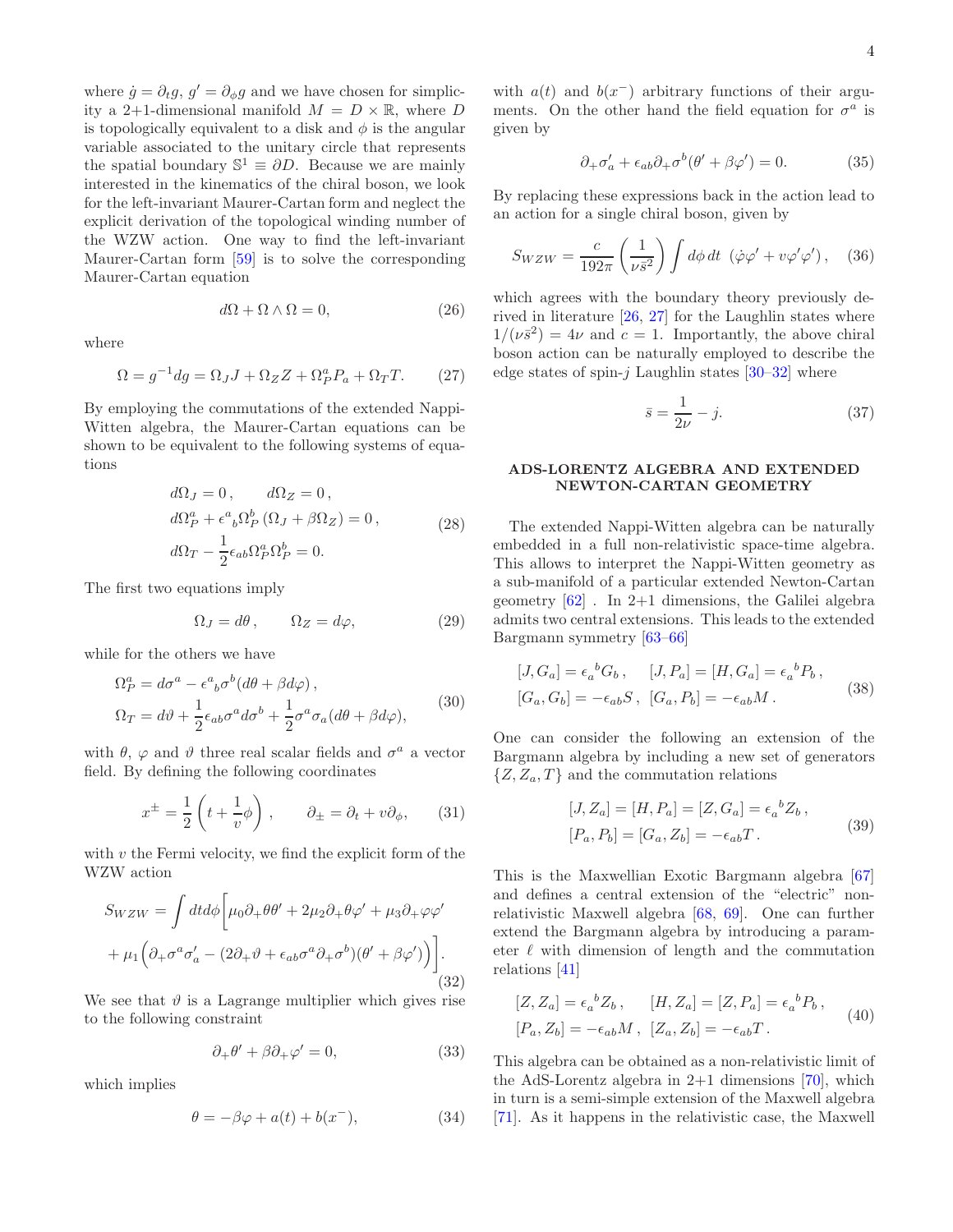and the AdS-Lorentz symmetries are related by an Inönü-Wigner contraction. Indeed, one can use a length parameter  $\ell$  to reinsert dimensions in the Lie algebra generators as

$$
H \to \ell H, \quad P_a \to \ell P_a, \quad M \to \ell M,
$$
  

$$
Z \to \ell^2 Z, \quad Z_a \to \ell^2 Z_a, \quad T \to \ell^2 T,
$$
 (41)

Thus, it is clear that in the limit  $\ell \to \infty$  the nonrelativistic AdS-Lorentz algebra reduces to the electric Maxwell symmetry. One can see that the extended Nappi-Witten algebra [\(6\)](#page-1-5) is the sub-algebra of Eqs.[\(38\)](#page-3-0)- [\(40\)](#page-3-1) spanned by the generators  $\{J, P_a, Z, T\}$ , where one has to use the redefinition  $Z \to \beta Z$ .

At the relativistic level, the Maxwell algebra has been previously used to construct a geometric model for the gapped boundary of three-dimensional topological insulators [\[44](#page-5-18)]. However, in order to go beyond the integer  $QHE$ , a Chern-Simons term for the emergent  $U(1)$  gauge field is necessary. This term can be obtained by either extending the Maxwell to include its dual space, or by going to the AdS-Lorentz extension [\[48](#page-5-19)]. Since the FQHE is intrinsically non-relativistic, it is natural to expect that the non-relativistic AdS-Lorentz is a good candidate to construct an effective geometric description. Here, we have shown that this is indeed the case. A Chern-Simons action [\(13\)](#page-1-4) invariant under the non-relativistic AdS-Lorentz algebra is constructed by means of the connection one-form

$$
\mathbb{A} = \omega J + \tau H + aZ + \omega^a G_a + e^a P_a
$$
  
+ 
$$
k^a Z_a + mM + sS + AT.
$$
 (42)

We can chose an absolute time and fix the reference frame by imposing the conditions

$$
\tau_{\mu} = \delta_{\mu}^{0}, \qquad \omega_{\mu}^{a} = 0 \tag{43}
$$

Furthermore, we consider the particular case where

$$
k^a_\mu = 0 \,, \qquad m_\mu = 0 = s_\mu \,. \tag{44}
$$

One can show that in this case the Chern-Simons action invariant under the non-relativistic AdS-Lorentz algebra reduces to the effective model in Eq.[\(14\)](#page-2-0). It is important to note, however, that non-degenerate invariant bilinear form for the non-relativistic AdS-Lorentz symmetry that generalized [\(7\)](#page-1-3) is given by

$$
\langle G_a G_b \rangle = \lambda_0 \delta_{ab}, \quad \langle G_a P_b \rangle = \langle P_a Z_b \rangle = \lambda_1 \delta_{ab}
$$
  
\n
$$
\langle P_a P_b \rangle = \langle G_a Z_b \rangle = \langle Z_a Z_b \rangle = \mu_1 \delta_{ab}
$$
  
\n
$$
\langle JM \rangle = \langle HS \rangle = \langle HT \rangle = \langle ZM \rangle = -\lambda_1,
$$
  
\n
$$
\langle JT \rangle = \langle ZS \rangle = \langle HM \rangle = \langle ZT \rangle = -\mu_1
$$
  
\n
$$
\langle JS \rangle = -\lambda_0, \langle JJ \rangle = \mu_0, \langle JH \rangle = \lambda_4, \langle JZ \rangle = \mu_2,
$$
  
\n
$$
\langle HH \rangle = \lambda_2, \quad \langle HZ \rangle = \lambda_3, \quad \langle ZZ \rangle = \mu_3.
$$
\n(45)

This expression is more general tan the invariant bilinear form derived in [\[41\]](#page-5-15), which is the one that comes from the relativistic AdS-Lorentz symmetry upon contraction. This indicates that the model here presented is purely non-relativistic and does not have a relativistic counterpart.

It is known that the gauging of the Bargmann algebra leads to Newton-Cartan geometry [\[38](#page-5-13)[–40](#page-5-14)]. Similarly, since the AdS-Lorentz algebra is an extension of the Bargmann symmetry, its gauging leads to an extended Newton-Cartan geometry. This is in complete analogy with the extended relativistic geometry that follows from Maxwell algebra [\[72\]](#page-6-5) (see also [\[73\]](#page-6-6)), which is an extension of the Poincaré symmetry that underlies Minkowski space.

### CONCLUSIONS AND OUTLOOK

In this paper, we have proposed a novel geometric model for the Laughlin states. We have shown that the U(1) and gravitational CS terms together with the Wen-Zee term can be derived from a single CS action where the gauge connection takes values in the extended Nappi-Witten algebra. Besides the topological response in the bulk given by the Hall conductance and Hall viscosity, we have provided a novel way to derive the effective field theory for the chiral boson that lives on the edge of the system. We have shown that the extended Nappi-Witten symmetry can be naturally embedded in the non-relativistic AdS-Lorentz algebra, which is a particular extension of the Bargmann algebra in 2+1 dimensions. In this way, the geometry behind our model can be thought as part of a generalized Newton-Cartan geometry. Several directions will be considered in future work. In particular, we will extend our formalism by including multi charged emergent gauge fields to describe FQH states beyond the Laughlin states [\[5,](#page-5-1) [74](#page-6-7)] and a second emergent metric to properly encode the GMP mode and nematic states [\[35,](#page-5-45) [36\]](#page-5-46). Finally, we will define a novel non-relativistic higher-spin Nappi-Witten algebra to properly describe the higher-spin modes in the FQHE [\[75,](#page-6-8) [76\]](#page-6-9). Our work paves the way for the description of the geometric and topological features of interacting topological fluids through generalized non-relativistic geometries where both the charge and gravitational sectors are dealt in a unified framework.

Acknowledgments: The authors are pleased to acknowledge discussions with Barry Bradlyn. This work was partially supported by FNRS-Belgium (conventions FRFC PDRT.1025.14 and IISN 4.4503.15), as well as by funds from the Solvay Family.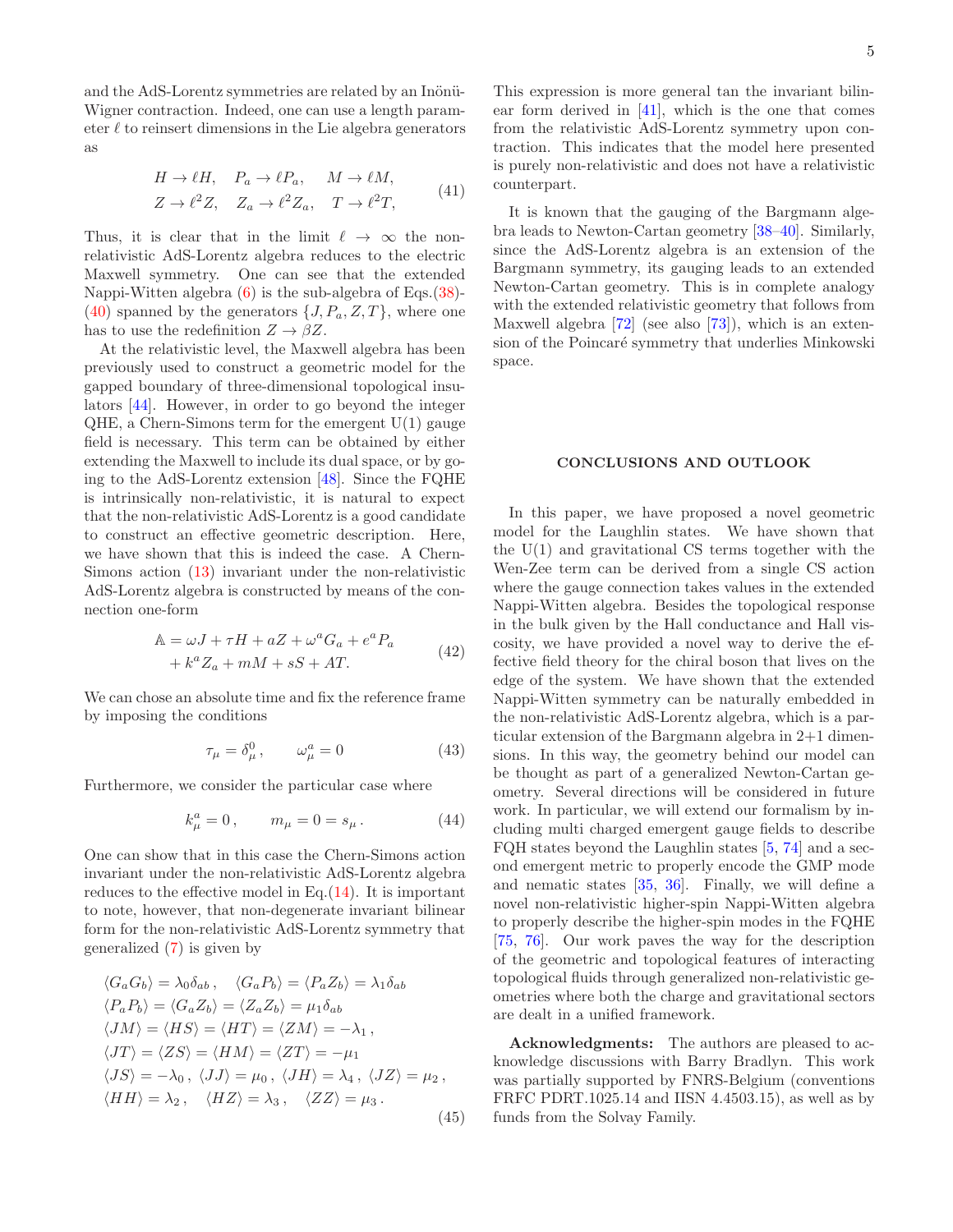- <span id="page-5-0"></span>[1] R. B. Laughlin, [Phys. Rev. Lett.](http://dx.doi.org/10.1103/PhysRevLett.50.1395) 50, 1395 (1983).
- [2] F. D. M. Haldane, [Phys. Rev. Lett.](http://dx.doi.org/10.1103/PhysRevLett.51.605) 51, 605 (1983).
- [3] J. K. Jain, [Phys. Rev. Lett.](http://dx.doi.org/10.1103/PhysRevLett.63.199) **63**, 199 (1989).
- [4] A. Lopez and E. Fradkin, Phys. Rev. B 44[, 5246 \(1991\).](http://dx.doi.org/10.1103/PhysRevB.44.5246)
- <span id="page-5-1"></span>[5] X.-G. Wen, [International Journal of Modern Physics B](http://dx.doi.org/10.1142/S0217979292000840)  $06$ , 17 $39$ ]
- [6] X. G. Wen, Phys. Rev. B 41[, 12838 \(1990\).](http://dx.doi.org/10.1103/PhysRevB.41.12838)
- [7] M. Stone, [Annals of Physics](http://dx.doi.org/https://doi.org/10.1016/0003-4916(91)90177-A) 207, 38 (1991).
- <span id="page-5-3"></span>[8] S. Iso, D. Karabali, and B. Sakita, [Physics Letters B](http://dx.doi.org/https://doi.org/10.1016/0370-2693(92)90816-M) 296, 143 (1992).
- <span id="page-5-2"></span>[9] A. Cappelli, G. V. Dunne, C. A. Trugenberger, and G. R. Zemba, [Nuclear Physics B](http://dx.doi.org/https://doi.org/10.1016/0550-3213(93)90603-M) 398, 531 (1993).
- <span id="page-5-4"></span>[10] S. M. Girvin, A. H. MacDonald, and P. M. Platzman, Phys. Rev. B 33[, 2481 \(1986\).](http://dx.doi.org/10.1103/PhysRevB.33.2481)
- <span id="page-5-5"></span>[11] A. Cappelli, C. A. Trugenberger, and G. R. Zemba, [Nuclear Physics B](http://dx.doi.org/ https://doi.org/10.1016/0550-3213(93)90660-H) 396, 465 (1993).
- <span id="page-5-6"></span>[12] F. D. M. Haldane, [Phys. Rev. Lett.](http://dx.doi.org/10.1103/PhysRevLett.107.116801) 107, 116801 (2011).
- [13] B. Yang, Z.-X. Hu, Z. Papić, and F. D. M. Haldane, [Phys. Rev. Lett.](http://dx.doi.org/ 10.1103/PhysRevLett.108.256807) 108, 256807 (2012).
- <span id="page-5-7"></span>[14] S. Golkar, D. X. Nguyen, and D. T. Son, [Journal of High Energy Physics](http://dx.doi.org/10.1007/JHEP01(2016)021) 2016, 21 (2016).
- <span id="page-5-8"></span>[15] J. E. Avron, R. Seiler, and P. G. Zograf, [Phys. Rev. Lett.](http://dx.doi.org/10.1103/PhysRevLett.75.697) 75, 697 (1995).
- <span id="page-5-30"></span>[16] N. Read, Phys. Rev. B **79**[, 045308 \(2009\).](http://dx.doi.org/10.1103/PhysRevB.79.045308)
- [17] N. Read and E. H. Rezayi, Phys. Rev. B 84[, 085316 \(2011\).](http://dx.doi.org/10.1103/PhysRevB.84.085316)
- [18] C. Hoyos and D. T. Son, [Phys. Rev. Lett.](http://dx.doi.org/10.1103/PhysRevLett.108.066805) 108, 066805 (2012).
- <span id="page-5-9"></span>[19] B. Bradlyn, M. Goldstein, and N. Read, Phys. Rev. B 86[, 245309 \(2012\).](http://dx.doi.org/10.1103/PhysRevB.86.245309)
- <span id="page-5-10"></span>[20] A. Gromov, G. Y. Cho, Y. You, A. G. Abanov, and E. Fradkin, [Phys. Rev. Lett.](http://dx.doi.org/ 10.1103/PhysRevLett.114.016805) 114, 016805 (2015).
- [21] G. Y. Cho, Y. You, and E. Fradkin, Phys. Rev. B 90[, 115139 \(2014\).](http://dx.doi.org/10.1103/PhysRevB.90.115139)
- <span id="page-5-33"></span>[22] B. Bradlyn and N. Read, Phys. Rev. B 91[, 125303 \(2015\).](http://dx.doi.org/10.1103/PhysRevB.91.125303)
- [23] B. Bradlyn and N. Read, Phys. Rev. B 91[, 165306 \(2015\).](http://dx.doi.org/10.1103/PhysRevB.91.165306)
- [24] A. G. Abanov and A. Gromov, Phys. Rev. B 90[, 014435 \(2014\).](http://dx.doi.org/10.1103/PhysRevB.90.014435)
- [25] A. Gromov and A. G. Abanov, [Phys. Rev. Lett.](http://dx.doi.org/10.1103/PhysRevLett.113.266802) 113, 266802 (2014).
- <span id="page-5-38"></span>[26] A. Gromov, K. Jensen, and A. G. Abanov, [Phys. Rev. Lett.](http://dx.doi.org/10.1103/PhysRevLett.116.126802) 116, 126802 (2016).
- <span id="page-5-39"></span>[27] S. Moroz, C. Hoyos, and L. Radzihovsky, Phys. Rev. B 91[, 195409 \(2015\).](http://dx.doi.org/10.1103/PhysRevB.91.195409)
- <span id="page-5-29"></span>[28] A. Cappelli and E. Randellini, [Journal of High Energy Physics](http://dx.doi.org/10.1007/JHEP03(2016)105) 2016, 105 (2016).
- [29] M. Geracie, D. T. Son, C. Wu, and S.-F. Wu, Phys. Rev. D 91[, 045030 \(2015\).](http://dx.doi.org/ 10.1103/PhysRevD.91.045030)
- <span id="page-5-40"></span>[30] T. Can, M. Laskin, and P. Wiegmann, [Phys. Rev. Lett.](http://dx.doi.org/10.1103/PhysRevLett.113.046803) 113, 046803 (2014).
- <span id="page-5-32"></span>[31] S. Klevtsov and P. Wiegmann, [Phys. Rev. Lett.](http://dx.doi.org/10.1103/PhysRevLett.115.086801) 115, 086801 (2015).
- <span id="page-5-41"></span>[32] F. Ferrari and S. Klevtsov, [Journal of High Energy Physics](http://dx.doi.org/10.1007/JHEP12(2014)086) 2014, 86 (2014).
- <span id="page-5-12"></span>[33] D. T. Son, [arXiv:1306.0638.](http://arxiv.org/abs/1306.0638)
- [34] C. Wu and S.-F. Wu, [Journal of High Energy Physics](http://dx.doi.org/10.1007/JHEP01(2015)120) 2015, 120 (2015).
- <span id="page-5-45"></span>[35] A. Gromov and D. T. Son, Phys. Rev. X 7[, 041032 \(2017\).](http://dx.doi.org/10.1103/PhysRevX.7.041032)
- <span id="page-5-46"></span>[36] A. Gromov, S. D. Geraedts, and B. Bradlyn, [Phys. Rev. Lett.](http://dx.doi.org/10.1103/PhysRevLett.119.146602) 119, 146602 (2017).
- <span id="page-5-11"></span>[37] V. Dwivedi and S. Klevtsov, Phys. Rev. B 99[, 205158 \(2019\).](http://dx.doi.org/10.1103/PhysRevB.99.205158)
- <span id="page-5-13"></span>[38] R. Andringa, E. Bergshoeff, S. Panda, and M. de Roo, [Class. Quant. Grav.](http://dx.doi.org/10.1088/0264-9381/28/10/105011) 28, 105011 (2011), [arXiv:1011.1145 \[hep-th\].](http://arxiv.org/abs/1011.1145)
- $(\mathbb{R}992)$ Banerjee, A. Mitra, and P. Mukherjee, [Phys. Lett. B](http://dx.doi.org/10.1016/j.physletb.2014.09.004) 737, 369 (2014), [arXiv:1404.4491 \[gr-qc\].](http://arxiv.org/abs/1404.4491)
- <span id="page-5-14"></span>[40] E. Bergshoeff, A. Chatzistavrakidis, L. Ro-mano, and J. Rosseel, JHEP 10[, 194 \(2017\),](http://dx.doi.org/10.1007/JHEP10(2017)194) [arXiv:1708.05414 \[hep-th\].](http://arxiv.org/abs/1708.05414)
- <span id="page-5-15"></span>[41] D. M. Peñafiel and P. Salgado-Rebolledo, Phys. Lett. B 798[, 135005 \(2019\),](http://dx.doi.org/10.1016/j.physletb.2019.135005) [arXiv:1906.02161 \[hep-th\].](http://arxiv.org/abs/1906.02161)
- <span id="page-5-16"></span>[42] C. R. Nappi and E. Witten, [Phys. Rev. Lett.](http://dx.doi.org/10.1103/PhysRevLett.71.3751) 71, 3751 (1993).
- <span id="page-5-17"></span>[43] D. Cangemi and R. Jackiw, [Phys. Rev. Lett.](http://dx.doi.org/10.1103/PhysRevLett.69.233) 69, 233 (1992).
- <span id="page-5-18"></span>[44] G. Palumbo, [Annals of Physics](http://dx.doi.org/https://doi.org/10.1016/j.aop.2017.08.018) 386, 15 (2017).
- <span id="page-5-28"></span>[45] G. Palumbo, [The European Physical Journal Plus](http://dx.doi.org/10.1140/epjp/i2018-11856-8) 133, 23 (2018).
- [46] G. Palumbo and J. K. Pachos, [Annals of Physics](http://dx.doi.org/https://doi.org/10.1016/j.aop.2016.05.005) **372**, 175 (2016).
- [47] P. Maraner, J. K. Pachos, and G. Palumbo, [Scientific Reports](http://dx.doi.org/10.1038/s41598-019-53771-5) 9, 17308 (2019).
- <span id="page-5-19"></span>[48] R. Durka and J. Kowalski-Glikman, [Physics Letters B](http://dx.doi.org/ https://doi.org/10.1016/j.physletb.2019.06.058) 795, 516 (2019).
- <span id="page-5-20"></span>[49] X. G. Wen and A. Zee, [Phys. Rev. Lett.](http://dx.doi.org/10.1103/PhysRevLett.69.953) **69**, 953 (1992).<br>[50] J. M. Figueroa-O'Farrill and S. Stanciu.
- <span id="page-5-21"></span>M. Figueroa-O'Farrill and S. Stanciu, [Phys. Lett. B](http://dx.doi.org/10.1016/0370-2693(94)91525-3) 327, 40 (1994), [arXiv:hep-th/9402035.](http://arxiv.org/abs/hep-th/9402035)
- <span id="page-5-22"></span>[51] P. D. Alvarez, J. Gomis, K. Kamimura, and M. S. Plyushchay, [Phys. Lett. B](http://dx.doi.org/10.1016/j.physletb.2007.12.016) 659, 906 (2008), [arXiv:0711.2644 \[hep-th\].](http://arxiv.org/abs/0711.2644)
- <span id="page-5-23"></span>[52] H. Afshar, H. A. González, D. Grumiller, and D. Vassilevich, Phys. Rev. D 101[, 086024 \(2020\),](http://dx.doi.org/10.1103/PhysRevD.101.086024) [arXiv:1911.05739 \[hep-th\].](http://arxiv.org/abs/1911.05739)
- <span id="page-5-24"></span>[53] R. Schrader, [Fortsch. Phys.](http://dx.doi.org/10.1002/prop.19720201202) **20**, 701 (1972).
- <span id="page-5-25"></span>[54] J. Gomis and A. Kleinschmidt, JHEP 07[, 085 \(2017\),](http://dx.doi.org/10.1007/JHEP07(2017)085) [arXiv:1705.05854 \[hep-th\].](http://arxiv.org/abs/1705.05854)
- <span id="page-5-26"></span>[55] C. Duval and P. A. Horvathy, [Phys. Lett. B](http://dx.doi.org/10.1016/S0370-2693(00)00341-5) 479, 284 (2000), [arXiv:hep-th/0002233.](http://arxiv.org/abs/hep-th/0002233)
- <span id="page-5-27"></span>[56] P. A. Horvathy, L. Martina, and P. C. Stichel, [Phys. Lett. B](http://dx.doi.org/10.1016/j.physletb.2005.04.004) 615, 87 (2005), [arXiv:hep-th/0412090.](http://arxiv.org/abs/hep-th/0412090)
- <span id="page-5-31"></span>[57] O. Golan, C. Hoyos, and S. Moroz, Phys. Rev. B 100[, 104512 \(2019\).](http://dx.doi.org/10.1103/PhysRevB.100.104512)
- <span id="page-5-34"></span>[58] M. Geracie, K. Prabhu, and M. M. Roberts, [Journal of High Energy Physics](http://dx.doi.org/https://doi.org/10.1007/JHEP06(2017)089) 2017, 89 (2017).
- <span id="page-5-35"></span>[59] R. Dijkgraaf and E. Witten, [Communications in Mathematical Physics](http://dx.doi.org/https://doi.org/10.1007/BF02096988) 129, 393 (1990).
- <span id="page-5-36"></span>[60] R. Floreanini and R. Jackiw, [Phys. Rev. Lett.](http://dx.doi.org/10.1103/PhysRevLett.59.1873) 59, 1873 (1987).
- <span id="page-5-37"></span>[61] O. Coussaert, M. Henneaux, and P. van Driel, [Class. Quant. Grav.](http://dx.doi.org/10.1088/0264-9381/12/12/012) **12**, 2961 (1995), [arXiv:gr-qc/9506019.](http://arxiv.org/abs/gr-qc/9506019)
- <span id="page-5-42"></span>[62] E. Cartan, Annales Sci. Ecole Norm. Sup. 40, 325 (1923).
- <span id="page-5-43"></span>[63] J.-M. Lévy-Leblond, in Group theory and its applications (Elsevier, 1971) pp. 221–299.
- [64] D. R. Grigore, [J. Math. Phys.](http://dx.doi.org/10.1063/1.531402) **37**, 460 (1996), [arXiv:hep-th/9312048.](http://arxiv.org/abs/hep-th/9312048)
- [65] S. K. Bose, [Commun. Math. Phys.](http://dx.doi.org/10.1007/BF02099478) **169**, 385 (1995).
- <span id="page-5-44"></span>[66] E. A. Bergshoeff and J. Rosseel, [Phys. Rev. Lett.](http://dx.doi.org/10.1103/PhysRevLett.116.251601) 116, 251601 (2016), [arXiv:1604.08042 \[hep-th\].](http://arxiv.org/abs/1604.08042)